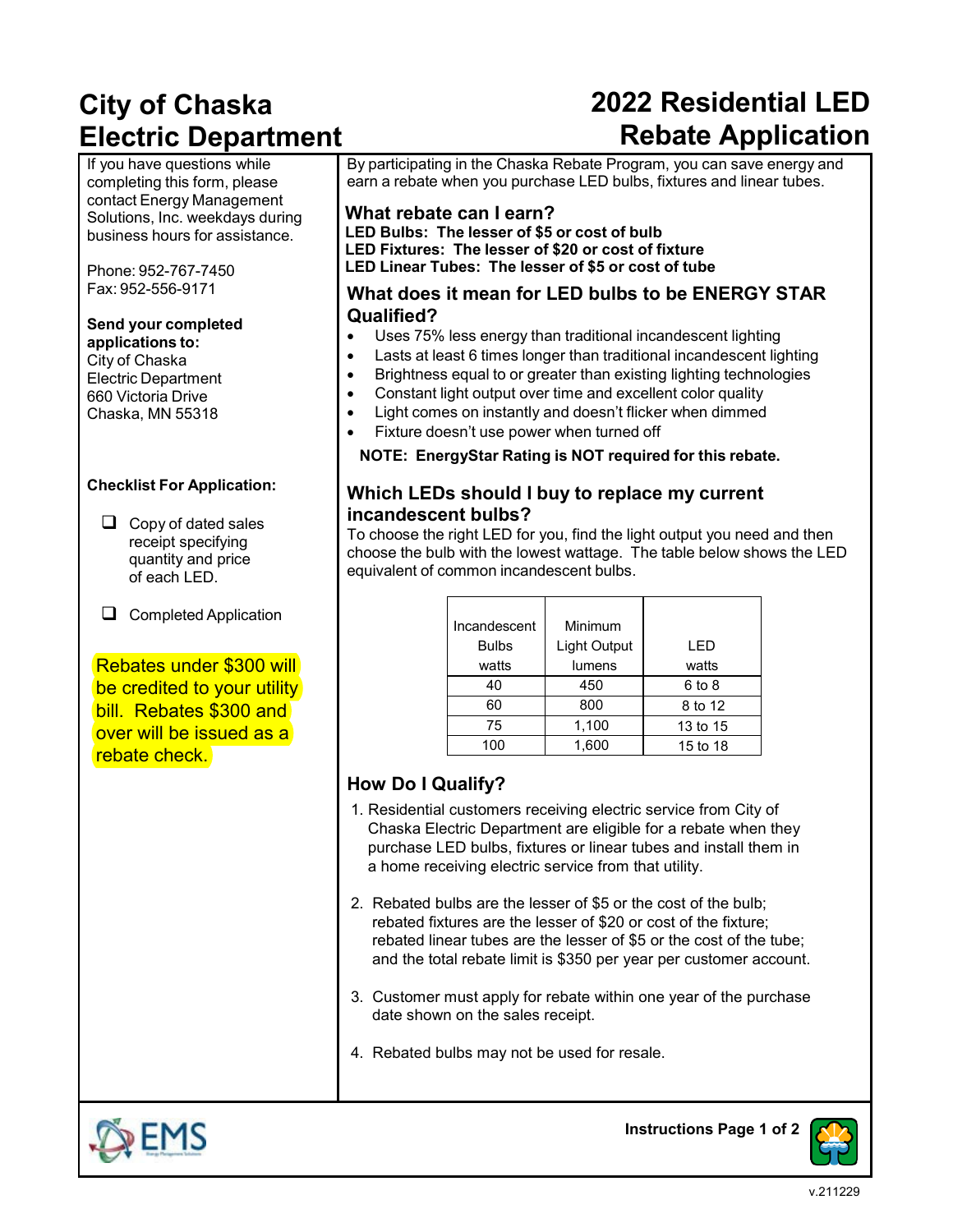## **City of Chaska Electric Department**

### **2022 Residential LED Rebate Application**

#### **How Do I Qualify? (continued)**

- 5. Rebate applications must include a copy of dated sales receipt specifying quantity and price of each LED. Incomplete rebate applications will not be processed.
- 6. Rebate requests are processed on a "first-come first-served" basis. Annual rebate funds are limited. Rebate programs, qualifications, and amounts are subject to change at any time. The customer is responsible for checking with City of Chaska Electric Department to determine whether the program is still in effect.
- 7. A percentage of submitted rebate projects will be spot checked.
- 8. City of Chaska Electric Department prefers to utilize resources for full year savings opposed to seasonal lighting, so holiday lighting does not qualify for rebates.
- 9. Qualifying customers must apply for rebate by November 30, 2022.
- **10. Rebates take 6 to 8 weeks for processing.**
- **11. Rebates under \$300 will be credited to your utility bill. Rebates \$300 and over will be issued as a rebate check.**



**Instructions Page 2 of 2**